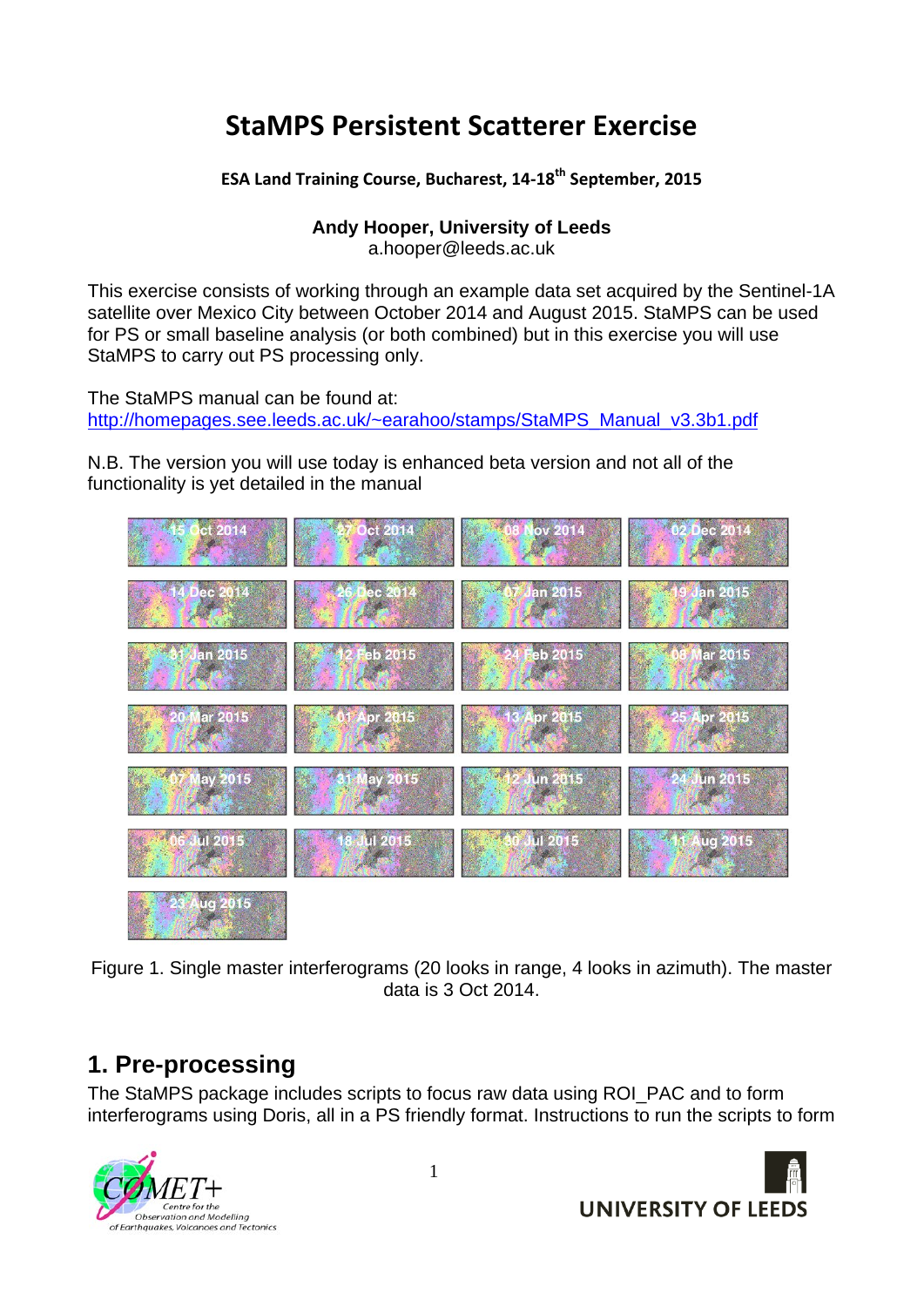interferograms are detailed in Chapters 3 to 5 in the StaMPS manual. Interferograms can also be formed with other softwares, and imported into StaMPS. Development to achieve this using the Sentinel Toolbox is currently in progress. For this tutorial, we will use 25 single master interferograms (produced by Yngvar Larsen of Norut) that have already been imported into StaMPS. These are plotted in Figure 1.

Candidate PS pixels have also already been selected from the interferograms using **mt prep** (see beginning of Chapter 6 in the StaMPS manual) The pixels selected have amplitude dispersion < 0.4, where amplitude dispersion is the ratio of amplitude standard deviation to mean amplitude. For efficiency reasons, StaMPS divides the region in the interferogram crop into overlapping patches, each of which are processed independently for the initial 5 steps. In this case we have selected 9 patches in range and 3 in azimuth, giving 28 patches in total.

Now you can get going with the time series analysis. StaMPS consists of command line binaries and matlab functions, but for this exercise you will only need to execute the matlab functionality. The PCs in the lab have been configured to run StaMPS through Cygwin.

## **2. PS Selection**

### **2.1 Open StaMPS environment**

Double click on the Cygwin64 Terminal icon on the Desktop.

Within the terminal window that opens, change directory to the location of the preprocessed data by entering:

#### **>cd INSAR\_20141003**

List the files with:

**>ls** 

Most of the input data are in the individual PATCH directories, but a few common input files are in the INSAR\_20141003 directory itself.

Next start Matlab by entering within the terminal:

**>matlab** 

(N.B. do not start Matlab directly from Windows)

The rest of the exercise is controlled from the Matlab window that opens up.

## **2.2 Load PS candidiates**

By default StaMPS will cycle through all patches. However, it is a good idea to run Steps 1 to 5 for one patch only to start with, in order to optimise the processing parameters for your data set. You can do this by changing directory to the PATCH\_14 directory before continuing by entering in Matlab:

**>> cd PATCH\_14** 



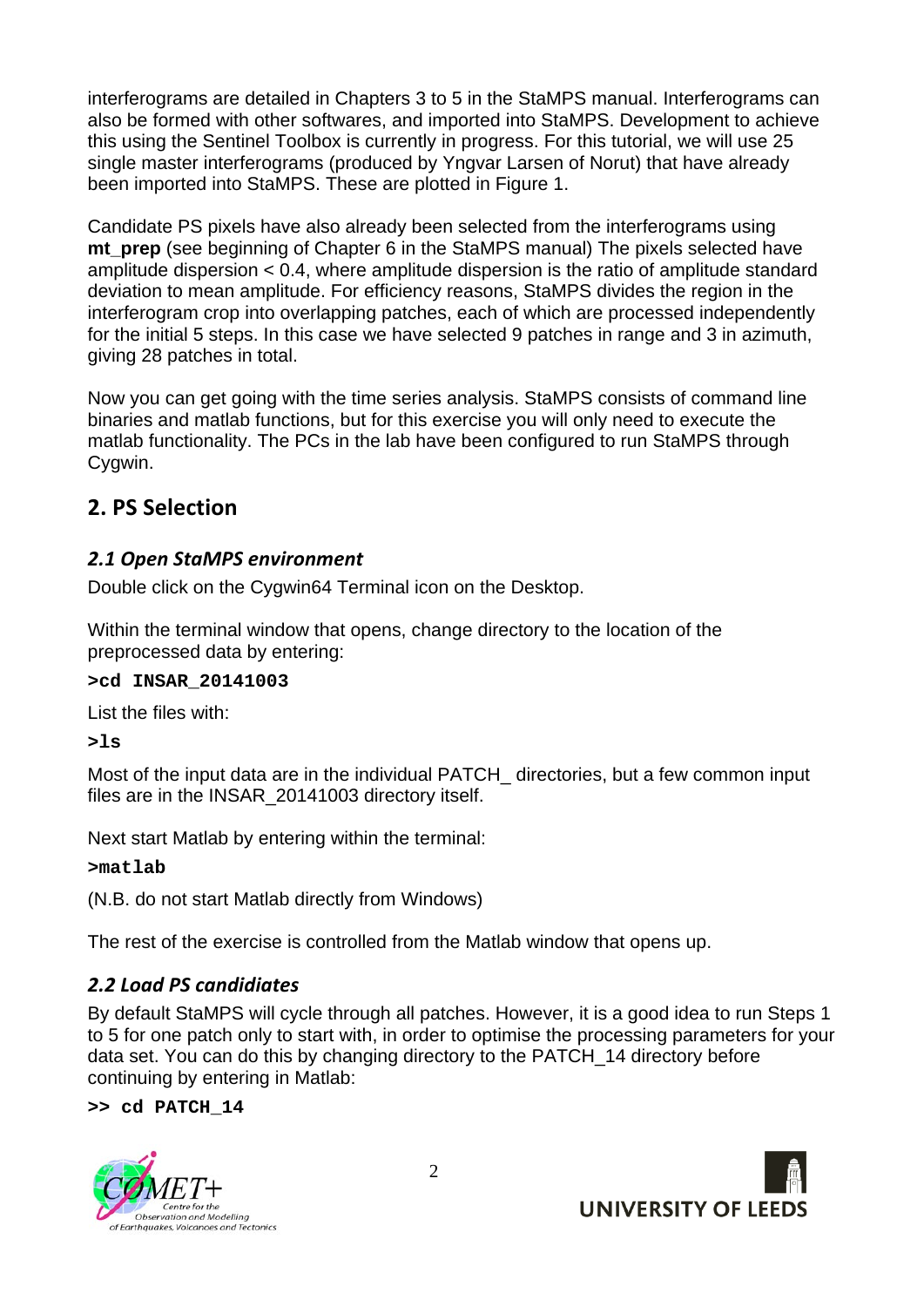Step 1 of StaMPS loads the data for the selected candidate PS pixels into matlab, and stores them in matlab workspace files. To save time, this has been run for you. Several workspace files are created with a '1' appended indicating that they contain data relating to all initial candidates. You can list these by entering:

#### **>> ls \*1.mat**

Check the phase of the candidate PS: **>> ps\_plot('w')** 

You will notice that a lot of pixels have been selected as initial PS candidates, and many of them look quite noisy. The first interferogram displayed uses the master as slave and so has zero phase throughout.

The ps\_plot command has a lot of functionality, which you can check by typing

#### **>> help ps\_plot**

The help command can be used to get more info for any of the StaMPS commands.

Plot the  $2<sup>nd</sup>$  interferogram only using the mean amplitude of all images as background:

**>> ps\_plot('w',5,0,0,2)** 

The defaut size of the plotted points (120 m) means that they merge into one another. You can change the size to 30 m by entering:

#### **>> setparm('plot\_scatterer\_size',30)**

The first input given to setparm is a string with the parameter name you want to change, and the second input is the value you want to set it to. The parameter name string given to setparm only has to be long enough to make it unique (you will be warned if ambiguous), so the following command would work as well (try it):

#### **>> setparm('plot\_s',30)**

You can list all of the StaMPS parameters by entering:

#### **>> getparm**

Plot the  $2<sup>nd</sup>$  interferogram again with smaller plotted points (the 'up' cursor key retrieves earlier commands entered). You will notice that many candidate pixels are selected in a dark rectangular patch, which is a body of water. This demonstrates that amplitude dispersion is not a perfect proxy for phase noise.

#### **2.3 Calculate temporal coherence**

This step estimates the spatially correlated phase for each PS candidate, subtracts it, estimates the spatially-uncorrelated DEM error for each pixel from the remaining phase, subtracts this and finally estimates the temporal coherence for each pixel from the residual phase. This process is iterated three times by default. To run this step enter:

#### **>> stamps(2,2)**

The two parameters (2,2) given with the stamps command represent the step you want to start with (first parameter) and the step you want to end with (second parameter). The



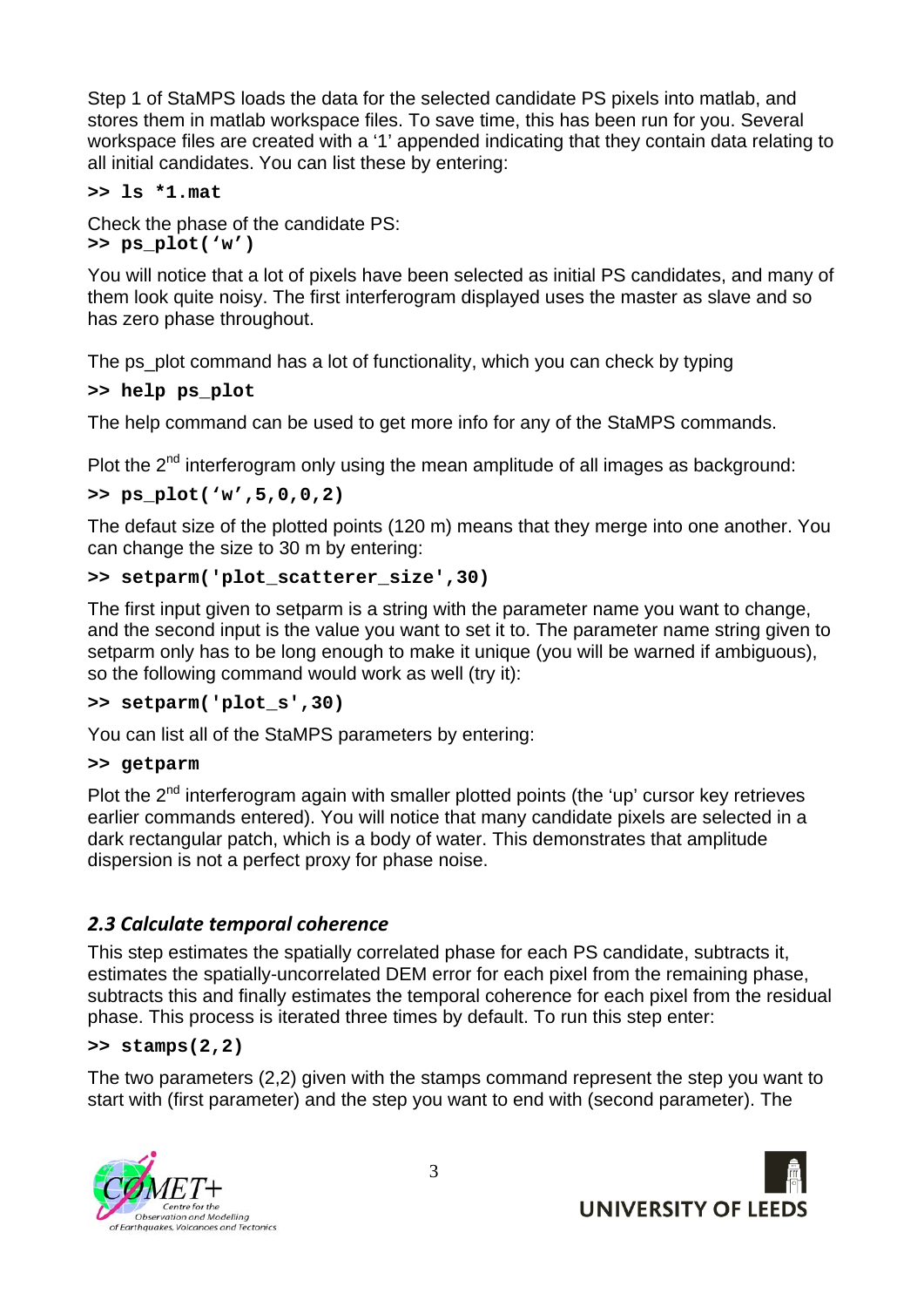above command will thus only run the  $2^{nd}$  step.

## **2.3 Initial PS selection**

This step makes a selection of PS based on probability, by comparison to results for data with random phase. This is usually done twice. After the first selection, the temporal coherence of each selected pixel is re-estimated more accurately, by dropping the pixel itself from the estimation of the spatially-correlated phase. Then the selection process is repeated. However, in order to speed things up, I have set a parameter to skip the reestimation (reest\_gamma\_flag='n'). Run step 3:

```
>> stamps(3,3)
```
The main parameter that controls the number of PS selected is 'density rand', which refers to the average density of PS pixels per square kilometre that are selected in error. Normally it is good to leave this high, as these random phase pixels can be weeded out in Step 4, or in Step 5 if the data are to be downsampled. Try changing it to values between 1 and 100 and rerunning Step 3, and note the effect on the number of pixels selected. E.g:

```
>> setparm('dens',1)
```

```
>> stamps(3,3)
```
## **2.4. PS weeding**

In Step 4, some PS pixels selected in the previous step are dropped based on their proximity to each other and the smoothness of their deformation in time. The proximity weeding is turned off however ('weed neighbours' = 'n').

```
>> stamps(4,4)
```
## **2.5 Phase correction**

The phase of the remaining selected pixels is corrected for spatially-uncorrelated DEM error and stored as 'version 2' (PS candidates were version 1).

```
>> stamps(5,5)
```
This produces several new workspace files with a '2' appended indicating that they contain data relating to version 2"

```
>> ls *2.mat
```
Now it is possible to plot the phase of the selected pixels

```
>> ps_plot('w')
```
Check the coherence by visually scanning the phase of each interferogram. How does this relate to the estimated phase standard deviations output by Step 5? Try plotting an individual interferogram, e.g. to plot the tenth one:

**>> ps\_plot('w',1,0,0,10)** 

Have most of the pixels in the water been dropped? Check the amplitude of points remaining in the water – could here be something solid projecting from the water acting as



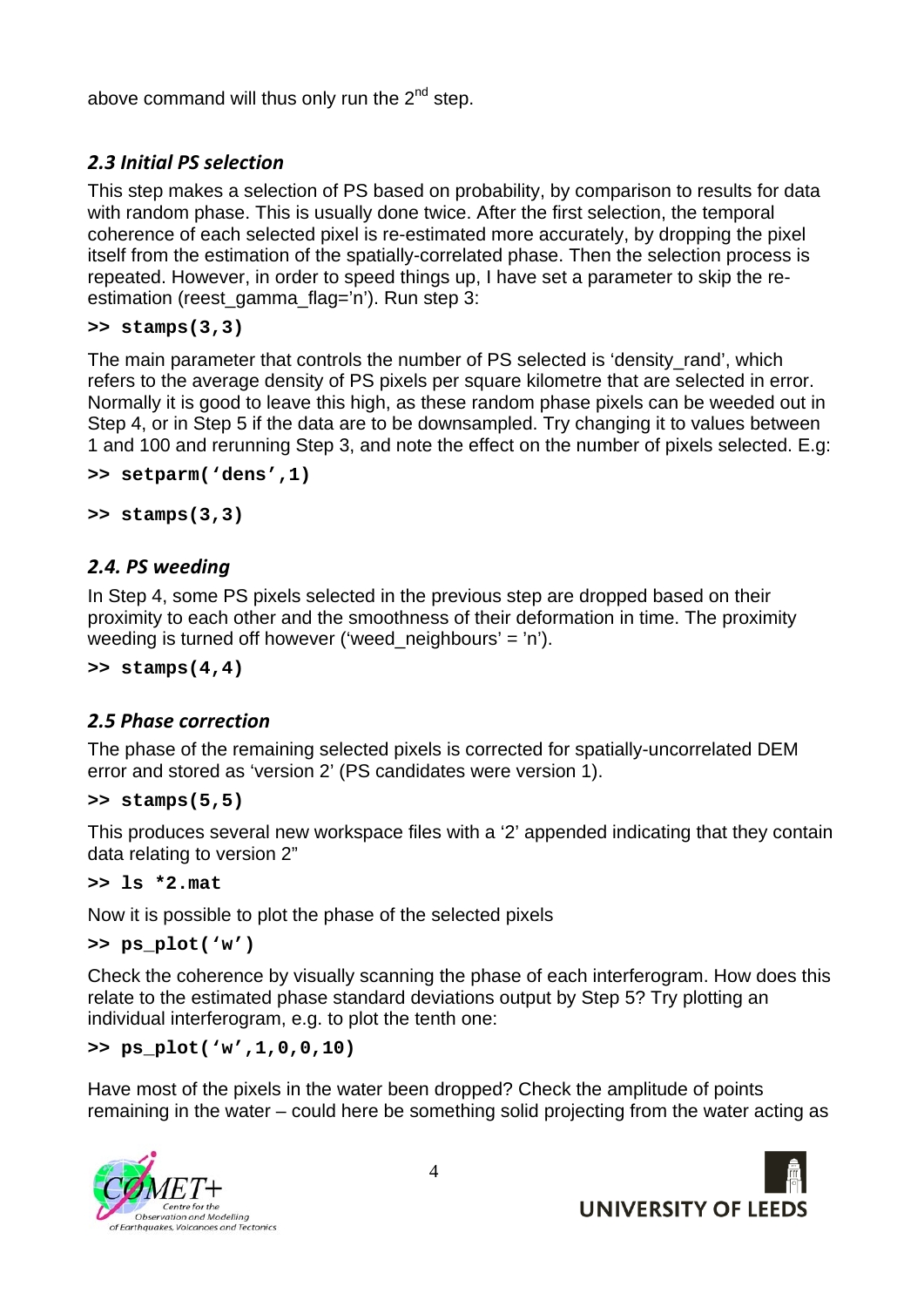a PS (N.B. You can zoom in and out)? Note that some PS selected are actually sidelobes of a very bright point. We have not attempted to weed them out in this instance.

### **2.6. Iteration of Steps**

Try changing the 'weed\_standard\_dev' parameter to 1.2 (this is the threshold standard deviation in radians) and rerunning steps 4 to 5. How does this change things?

Steps 4 and 5 are quick, so try playing with 'weed\_standard\_dev'. You want to end up choosing a value that balances selecting the maximum amount of points with reducing the noise levels. Increasing the threshold from 1 to 1.2 increases the number of selected points without increasing the noise levels by too much. The increased number of points is useful, since it improves the coverage and the amount of deformation information.

## **3. Merging Patches**

You can now add patches 7 to 24 to the processing chain. By default, StaMPS processes all patches. To tell stamps to use only these patches, edit the file named 'patch.list' in the INSAR\_20141003 directory and list the patches you want to include in this file:

**>>cd ..** 

#### **>>edit patch.list**

For the other patches, Steps 1 to 4 have already been run for you. Now that you have run PATCH 14, you are ready to merge them together. You can achieve this by running step 5 in INSAR\_20141003. You can now plot the wrapped phase for the merged patches by running ps\_plot within INSAR\_20141003. Note, set 'plot\_scatterer\_size' to 200 m before plotting.

### 3.1 Downsampling

By default, PS points are retained at full resolution. However, for the current application, we do not need such a high sampling rate in space. To reduce computation time, the data have been resampled the data to a coarser grid, with a 200 m spacing. An additional effect of the resampling is to reduce the noise, and resampling also offers another chance to reject the noisiest pixels.

To change the downsampling, set the parameter 'merge resample size' (units are m, default is 0, meaning no resampling) and rerun Step 5. Check how the wrapped phase looks now with ps plot. In particular, check areas with high fringe rates – are the fringes sampled well enough, or is a smaller grid size necessary? Try also varying 'merge\_standard\_dev' (threshold standard deviation in radians) and check the effect that it has.

### **4. Phase unwrapping**

Once happy with the PS selection you can unwrap the phase using StaMPS Step 6. During unwrapping, the data are temporarily resampled to a grid. The size of the grid is



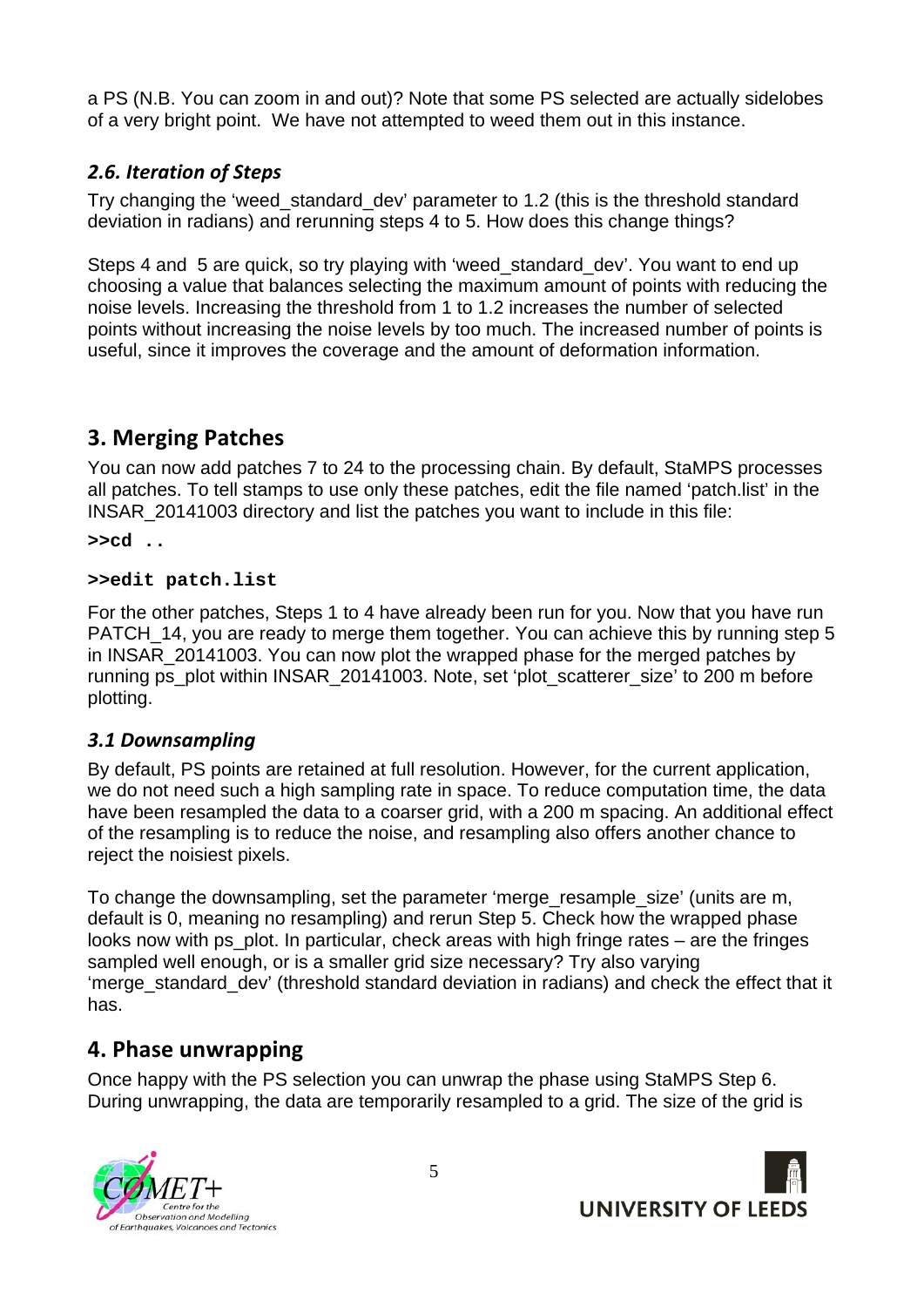controlled by parameter 'unwrap\_grid\_size', and should be at least as large as 'merge\_grid\_size'. Go ahead and set it to the same value (200 m), then run Step 6.

Once Step 6 is finished, plot the results using

**>> ps\_plot('u')** 

The main parameters to play with to improve unwrapping are 'unwrap\_grid\_size' – making it larger reduces noise but may also alias (undersample) the signal, and 'unwrap time win', which is the filter length (in days), used to estimate the noise contribution for each phase arc (phase difference between neighbouring pixels). But for now continue to the next step.

## **4.1 Estimation of spatially-correlated errors**

Step 7 estimates the total DEM (a.k.a look angle) error, and the master atmosphere and orbit error. Run Step 7 and view the DEM error

### **>> ps\_plot('d')**

This is given as radians per m of baseline. To convert to height errors, use the function 'K2q'. Also look at the master atmosphere using

### **>> ps\_plot('m')**

You can plot unwrapped phase after subtracting DEM error and master atmosphere with

### **>> ps\_plot('u-dm')**

Check for unwrapping errors i.e., inconsistent jumps in phase. Unwrapping errors are more likely to occur in interferograms with longer perpendicular baselines. This is for two reasons, firstly there is more noise associated with each PS, and secondly, the phase due to any spatially-correlated DEM error is larger, as it is proportional to perpendicular baseline. To check the baselines, enter

#### **>>ps\_info**

You can also see the estimated noise for each interferogram, which is calculated from the phase that is not correlated spatially and not correlated with baseline. Anything above ~80 degrees is likely to give trouble for unwrapping. In this case we are using Sentinel-1 data and the baselines are all small.

The plot for 'u-dm' should also be smoother than 'u'. Note that the default colour scales will be different and if smoother the phase range should be smaller. If not generally smoother, one or more interferograms has probably unwrapped incorrectly. It is also worth comparing the 'u-dm' to the wrapped phase corrected for 'd' and 'm':

### **>> ps\_plot('w-dm')**

If there are unwrapping errors in some images, you can drop them from the spatiallycorrelated error estimation. E.g. to drop the  $2^{nd}$  and  $24^{th}$  interferograms

### **>> setparm('scla\_drop\_index',[2,24])**

Then rerun Step 7. To plot unwrapped phase with DEM error and master atmosphere subtracted:



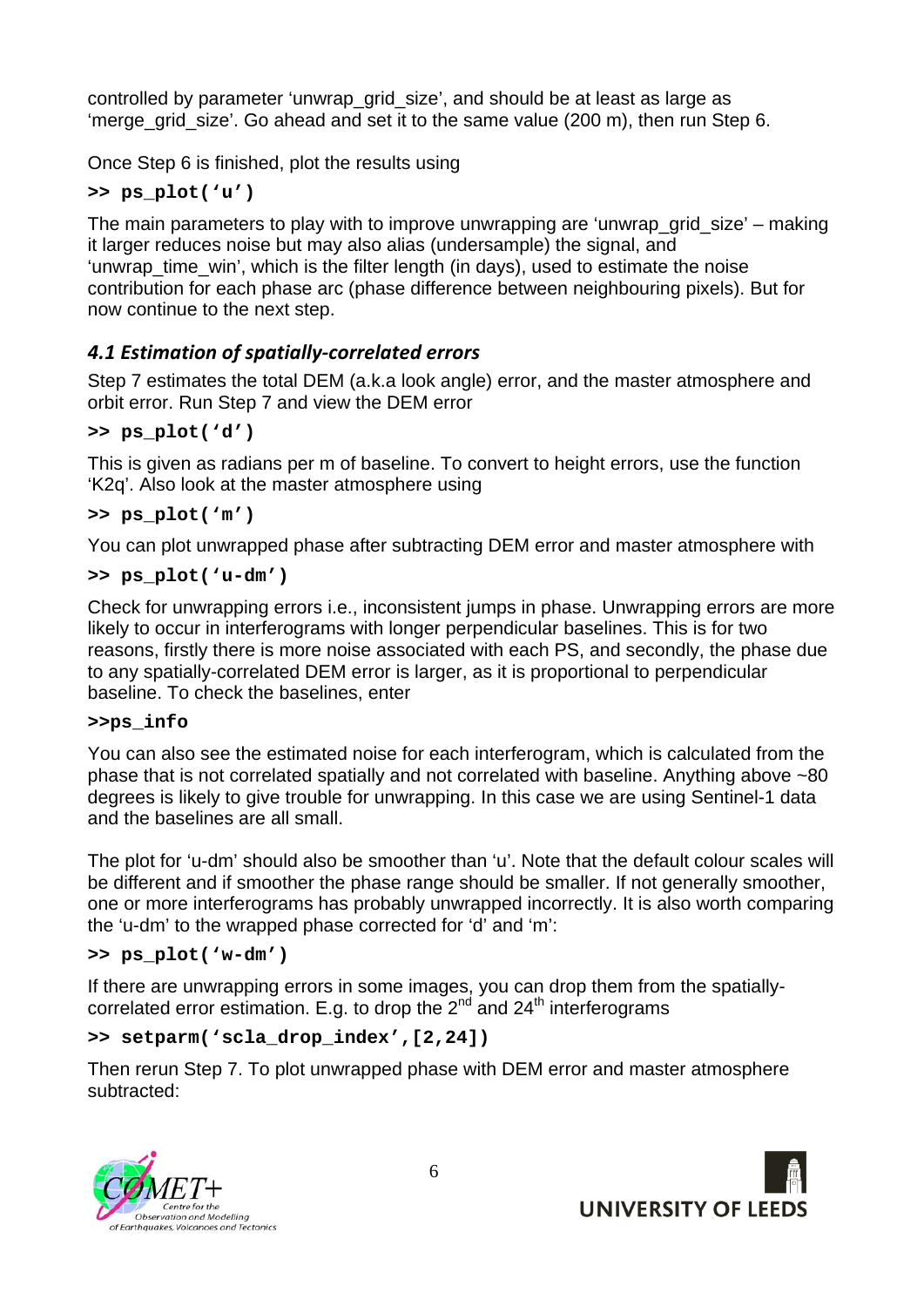**>> ps\_plot('u-dm')** 

Removing the spatially-correlated error from the wrapped phase can actually help with the unwrapping, and it is a good idea to run Step 6 again after running Step 7 (estimates from Step 7 are automatically subtracted from the wrapped phase before unwrapping).

If all interferograms have been unwrapped successfully, reset 'scla\_drop\_index' to the default value and rerun Step 7. If it is still not possible to unwrap all interferograms without errors you can drop some completely by setting 'drop\_ifg\_index' and rerunning from any Step 2, 3 or 4.

N.B If you want to rerun Step 6 at any time without subtracting the results from Step 7, enter

**>> scla\_reset** 

### **4.2. Ramp estimation**

It can be interesting to look at unwrapped phase with a linear phase ramp subtracted, especially if you are interested in local signals only. You can do this by setting 'scla\_deramp' to 'y' and rerunning Step 7. To visualise the unwrapped interferograms with the ramps subtracted:

#### **>> ps\_plot('u-dmo')**

Note that you can plot unwrapped phase with any combination of estimated errors subtracted, e.g.

#### **>> ps\_plot('u-o') or >> ps\_plot('u-do')**

Subtracting a ramp can also help with phase unwrapping, so it may be worth rerunning Steps 6 and 7 if you suspect that errors remain.

### **5. Velocity estimation**

You can plot the mean velocity using

#### **>> ps\_plot('v')**

The large subsidence is due to water extraction beneath the city. Most of the city is built on old lake sediments, which subside the most.

To subtract DEM error and oribital ramps before estimating mean velocity, run

#### **>> ps\_plot('v-do')**

(Note that there is no option to subtract 'm' first, as this would not change the mean velocity.)

The velocity values are relative to the mean velocity of the whole image, by default. You can set a circular reference area using the 'ref\_centre\_lonlat' and 'ref\_radius' parameters, or a rectangular reference area using the 'ref lon' and 'ref lat' parameters. Pick an area in the west of the image and set this as your reference area.